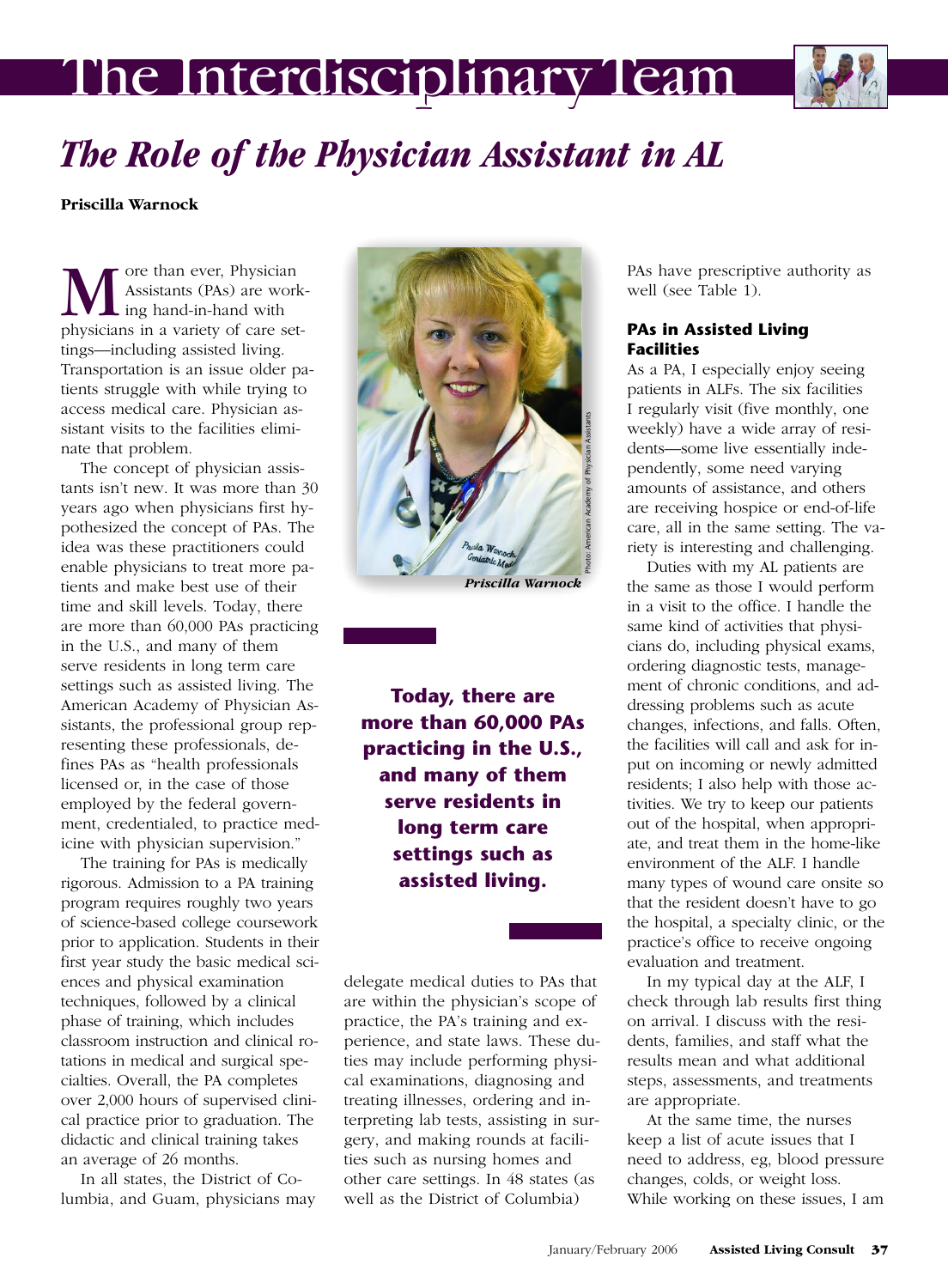#### **Table 1. PA Authority to Prescribe by State**

| Jurisdiction     | <b>Rx</b><br><b>Status</b> | <b>Restrictions</b>                                                                             | <b>Controlled Substances</b>                                                                    |
|------------------|----------------------------|-------------------------------------------------------------------------------------------------|-------------------------------------------------------------------------------------------------|
| Alabama          | <b>Rx</b>                  | Formulary                                                                                       |                                                                                                 |
| Alaska           | <b>Rx</b>                  |                                                                                                 | Sch. III-V                                                                                      |
| Arizona          | <b>Rx</b>                  |                                                                                                 | Sch. II-III limited to 14-day supply with board prescribing<br>certification (72-hrs. without); |
|                  |                            |                                                                                                 | Sch.IV-V not more than 5 times in 6-month period per patient                                    |
| Arkansas         | <b>Rx</b>                  |                                                                                                 | Sch. III-V                                                                                      |
| California       | <b>Rx</b>                  | PAs may write "drug orders"<br>which, for the purposes of DEA<br>registration, meet the federal | Sch. II-V                                                                                       |
|                  |                            | definition of a prescription.                                                                   |                                                                                                 |
| Colorado         | <b>Rx</b>                  |                                                                                                 | Sch. II-V                                                                                       |
| Connecticut      | <b>R</b> x                 |                                                                                                 | Sch. II-V                                                                                       |
| Delaware         | <b>R</b> x                 |                                                                                                 | Sch. II-V                                                                                       |
| <b>DC</b>        | <b>Rx</b>                  |                                                                                                 |                                                                                                 |
| Florida          | <b>Rx</b>                  | Formulary of prohibited drugs                                                                   |                                                                                                 |
| Georgia          | <b>Rx</b>                  | Formulary                                                                                       | Sch. III-V                                                                                      |
| Guam             | <b>Rx</b>                  |                                                                                                 | Sch. III-V                                                                                      |
| Hawaii           | <b>Rx</b>                  |                                                                                                 | Sch. III-V                                                                                      |
| Idaho            | <b>R</b> x                 |                                                                                                 | Sch. II-V                                                                                       |
| <b>Illinois</b>  | <b>Rx</b>                  |                                                                                                 | Sch. III-V                                                                                      |
| Indiana          |                            |                                                                                                 |                                                                                                 |
| lowa             | <b>Rx</b>                  |                                                                                                 | Sch. III-V; Sch. II (except stimulants and depressants)                                         |
| Kansas           | <b>Rx</b>                  |                                                                                                 | Sch. II-V                                                                                       |
| Kentucky         | <b>Rx</b>                  |                                                                                                 |                                                                                                 |
| Louisiana        | <b>R</b> x                 |                                                                                                 | Sch. III-V                                                                                      |
| Maine            | <b>R</b> x                 |                                                                                                 | Sch. III-V (Board may approve Sch.II for individual PAs)                                        |
| Maryland         | <b>R</b> x                 |                                                                                                 | Sch. II-V                                                                                       |
| Massachusetts Rx |                            |                                                                                                 | Sch. II-V                                                                                       |
| Michigan         | <b>R</b> x                 |                                                                                                 | Sch. III-V; Sch. II (7-day supply) as discharge meds                                            |
| Minnesota        | <b>Rx</b>                  | Formulary                                                                                       | Sch. II-V                                                                                       |

frequently stopped in the hall and asked to address other problems residents may have. Handling these acute issues takes most of the day.

Of course, I carry a beeper; and I'm usually alerted often during the day by my office or other ALFs to discuss unexpected developments. All in all, it's a very busy but ultimately satisfying day.

### **Listening, Talking, and Writing It Down**

Communication and documentation are an important part of my AL activities. I work with the facilities to help ensure that the treatment plan

## **Communication and documentation are key PA activities.**

for each resident is feasible and carried out appropriately, and that there is adequate and accurate documentation regarding these plans. I also help ensure that treatments are implemented and documented, eg, when they are initiated and when

and why they are discontinued.

I often get involved in family meetings, particularly when there is a disagreement over medically related care issues and what should be done for a loved one. A common conflict is when a resident has progressive dementia and reaches a point where he or she is no longer able to selfadminister medications safely. Hesitation may be rooted in loss of independence or finances or difficulty in accepting the changes in an aging family member. Sometimes it takes artful and compassionate conversation—from all team members—to help them understand that the change